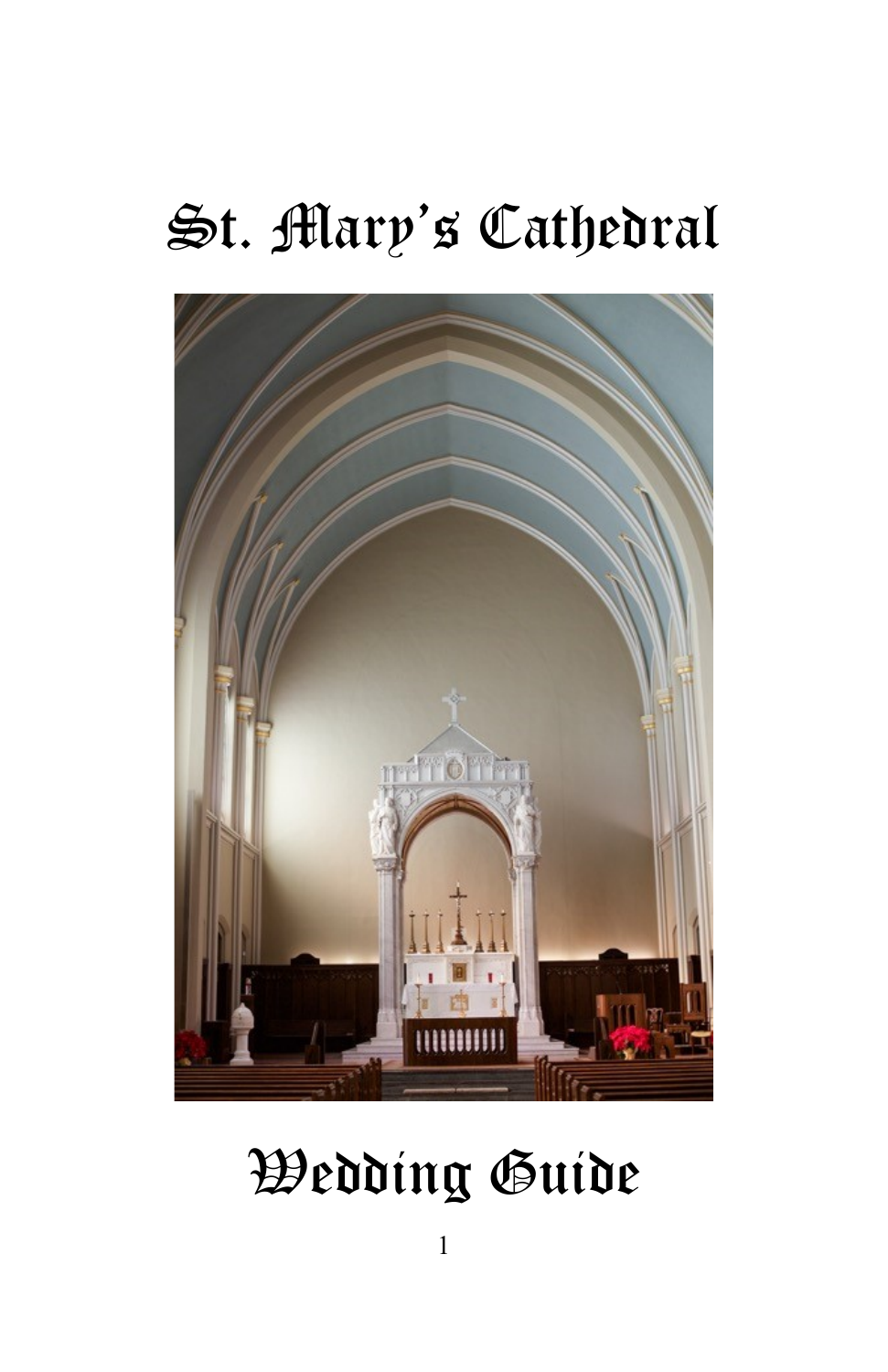Congratulations on your engagement. We are excited to help you prepare for the sacramental blessing that God desires to share with you through your wedding.

Preparing for your wedding day is an exciting and wonderful time in the life of a man and woman in love. The Church shares your excitement and looks forward to helping you. Our faith teaches that it is an even more profound joy to prepare for your married life by entering into the Sacrament of Marriage. Our theological perspective tells us that the Sacrament of Matrimony is a living reflection of God's love, and that you, the bride and groom, "mirror" that reflection of love to each other, as well as to all God's people as you live this Sacrament for the rest of your lives. Couples preparing for this vocation need a clear vision of this Sacrament. That is why the Church is happy to cooperate with you in the celebration of your wedding day which is the beginning of the rest of your lives as a couple married in Christ.

St. Mary's Cathedral Parish is particularly happy that you will be celebrating your wedding here. St. Mary's Cathedral is both a local parish community of faith, as well as the "Mother Church " of the Diocese of Grand Island. In both capacities, St. Mary's Cathedral is a church where many services are celebrated every year.

Those who are registered members of St. Mary's Cathedral Parish in good standing have an automatic right to celebrate the Sacrament of Marriage here.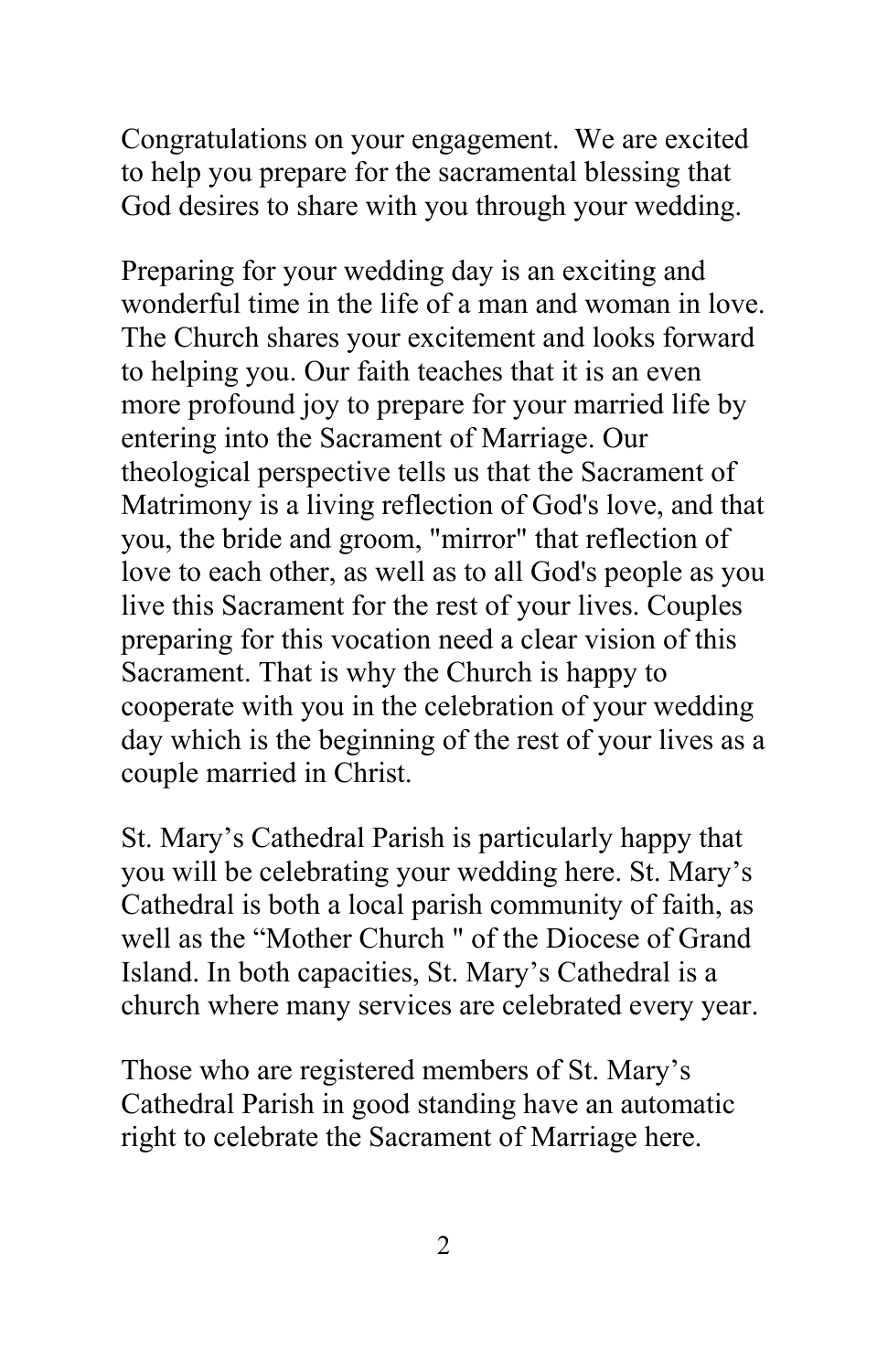Catholics from any other part of the Diocese of Grand Island also are welcome to celebrate the Sacrament of Marriage here but will need to make their own arrangements with a priest/deacon. (The priests/deacon of the Cathedral are principally responsible for those who belong to the Cathedral parish. While they may be available to officiate at other weddings, that cannot be assumed. If they do so, a pastor's permission must be granted from the pastor of the bride's and/or groom's home parish.)

For the sake of clarity and equity, the following policies and procedures have been established. Please note the distinction within the policy and procedures between active registered members of St. Mary's Cathedral Parish, and Catholics who are nonparishioners.

For the sake of definition, an "active registered member of St. Mary's Cathedral Parish" is understood to be a practicing Catholic who has been a registered, involved and contributing member of the Parish for at least one year prior to the reservation of a date for a wedding**.**

A "non-parishioner" is understood to be a Catholic who is not registered at St. Mary's Cathedral Parish.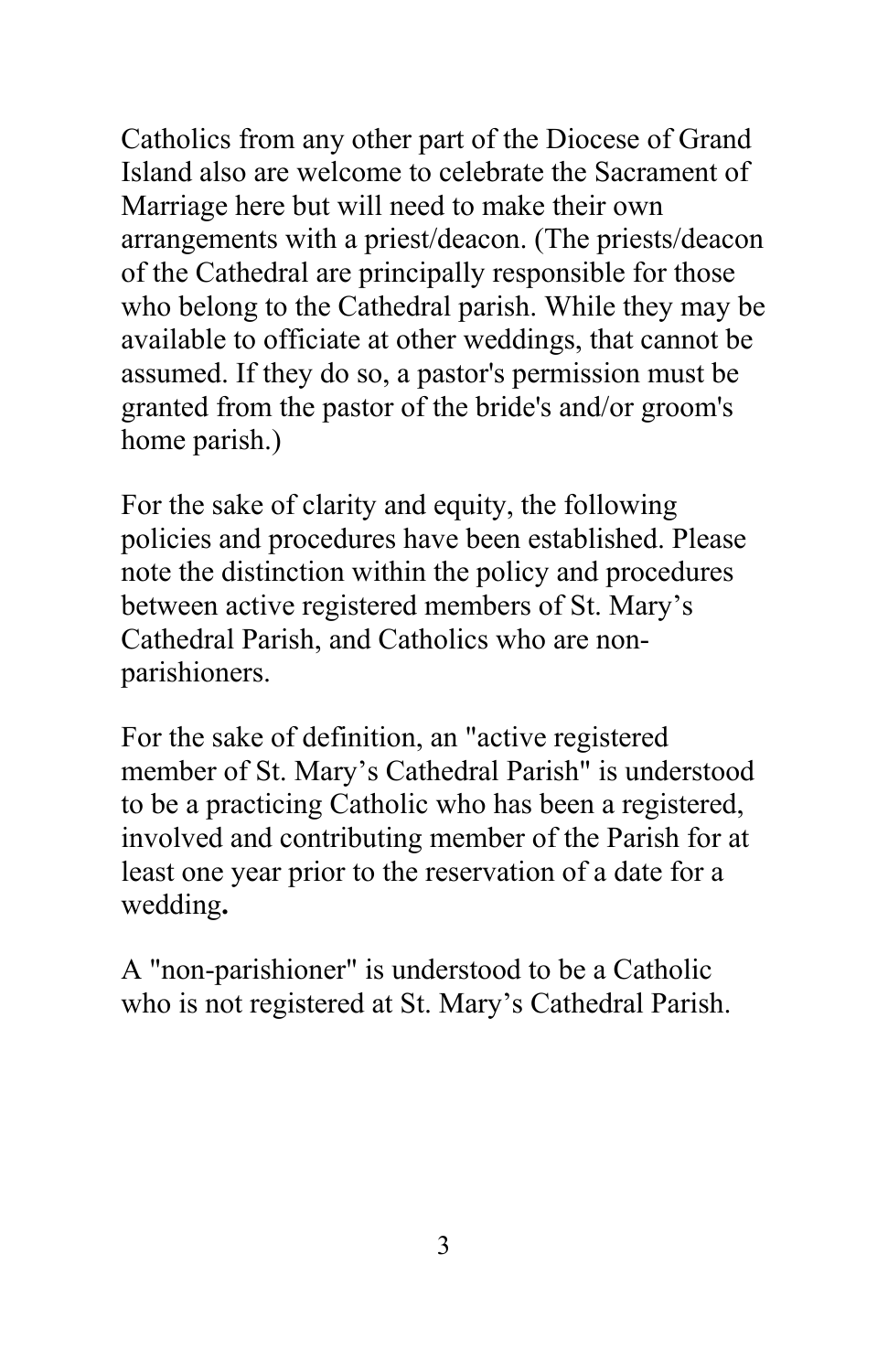## **Wedding Days and Times**

The times for weddings to be celebrated at St. Mary's Cathedral are most weekdays at 2:30 p.m. and Saturdays at either 10 a.m., 1:00 pm or 2:00 p.m. The latest that we can begin a wedding on Friday is 2:30 p.m. since we have confessions at 4:45 pm and evening mass at 5:15 pm. The latest we can start a wedding on Saturday is 2:00 p.m. This is because the Cathedral has masses on Saturday evening at 4:00 pm and 6:00 pm. Also, no weddings are scheduled on Saturday at 11 a.m. because Confessions are offered at this time.

By Diocesan law, no weddings are permitted on Sundays or Holy Days of Obligation.

Because the Cathedral's schedule is very full, every couple must be aware that there are time limitations. Generally, you are able to use the worship space of the Cathedral from 12 noon until 3:30 p.m.

Those who have organized and/or decorated for your wedding are also responsible for cleaning up after (e.g. the removal of ribbons, bows and wedding programs from the pews). This clean up should be done promptly after the completion of the ceremony so that the Cathedral can be ready for the next scheduled liturgical event.

(Deleted section on "Please be aware…will do our best to make you comfortable")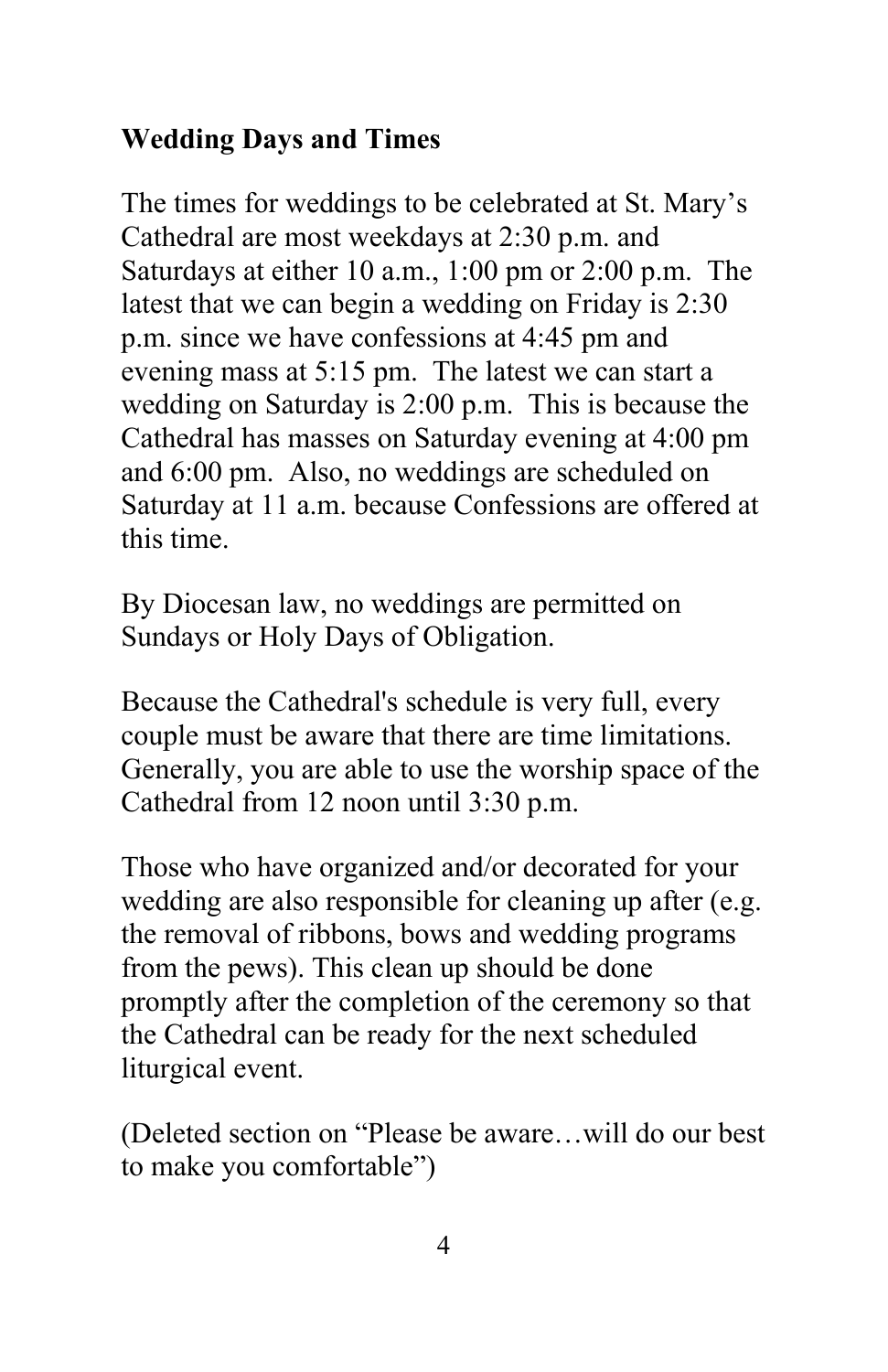#### **The Wedding Rehearsal**

Rehearsals are generally scheduled the evening before the wedding. Since multiple weddings occur on a given day, a period of 45 minutes will be reserved for this purpose**.** It is most important that all arrive on time. If a wedding is scheduled for Saturday – the rehearsal is scheduled for the Friday prior at 6:00 pm.

The priest or deacon who is to officiate at the wedding is expected to be present to conduct the rehearsal.

Please bring with you to the rehearsal your NE State Marriage License and any wedding programs you plan to distribute. The wedding rehearsal is not the rehearsal for musicians. Any necessary music rehearsals should take place at a separate time arranged through the music office

The Diocese of Grand Island requires that those wishing to be married allow a minimum of four months for the preparation and assessment of the engaged couple to be completed. Therefore, initial arrangements for your wedding must be made at least four months prior to the desired date.

Inquiries as to dates and times for weddings at St. Mary's Cathedral are to be made through the priest, at which time preliminary questions will be asked to determine your freedom to marry. Requests for dates are handled in the order that they are received.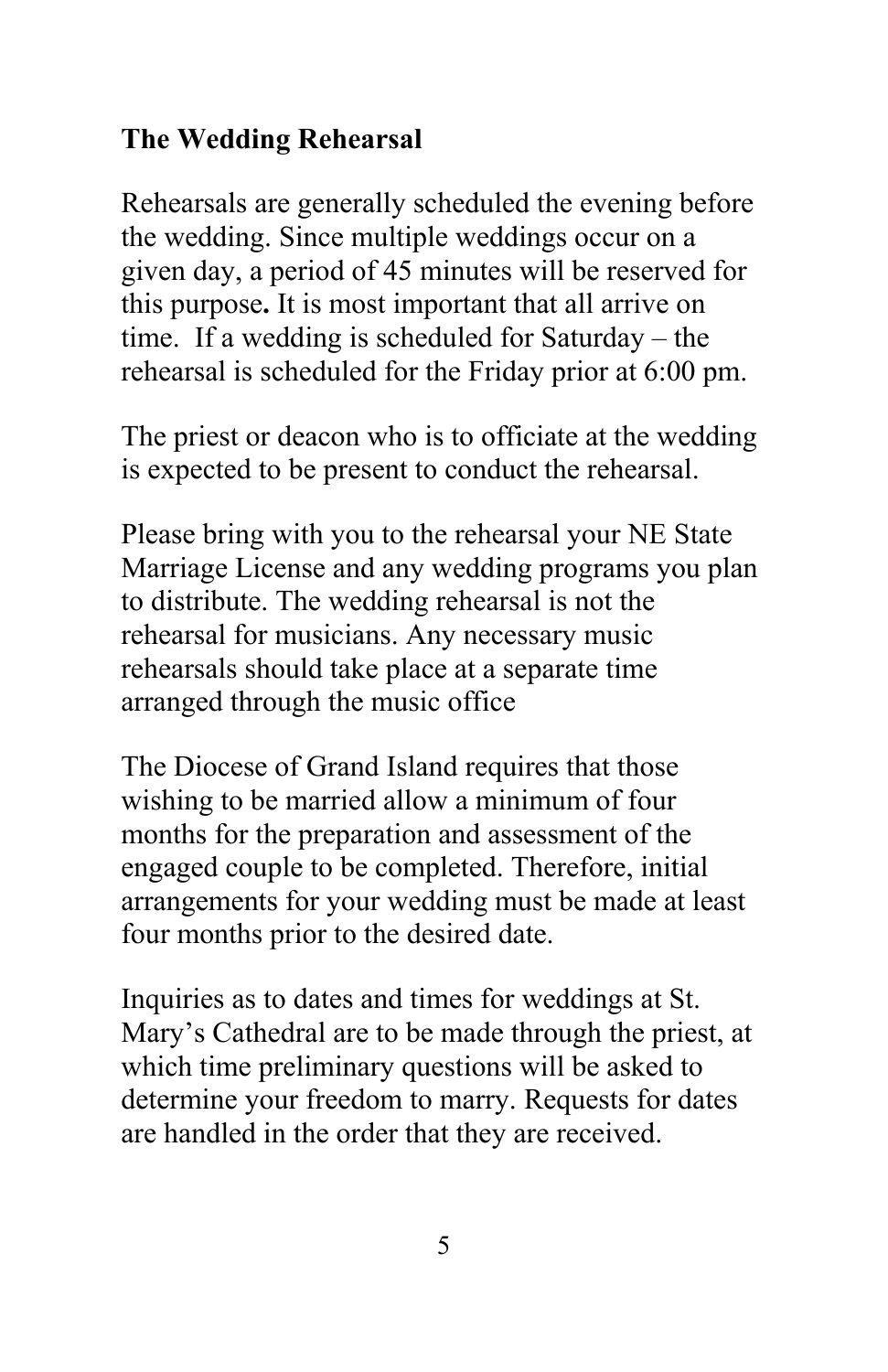#### **For Non-Parishioners:**

- 1. A signed *PASTOR PERMISSION FORM* from the pastor of each Catholic to be married must be given to the priest/deacon who is preparing you for your wedding. He will include it in the pre-nuptial file.
- 2. The Cathedral may be able to provide a priest or deacon for the wedding of non-parishioners. But it is the custom and responsibility of the couple to select a Catholic priest/deacon from their own parish, family or friends who will be able to take care of all aspects of marriage preparation and the celebration of the marriage.
- 3. The Catholic priest/deacon who will witness the wedding must return a signed *Pastors Permission Letter to* the Pastor of the Cathedral indicating the following:

a.) That the couple is canonically free to marry;

b.) That he agrees to be responsible for ensuring the required marriage instructions are taken care of; that the required marriage papers are completed, including obtaining any necessary permissions or dispensations; that he will obtain necessary delegation; and that he will conduct the rehearsal and be present to celebrate the Wedding Mass or Service;

c.) That he brings all papers to the Cathedral after the wedding so they may be recorded in the Sacramental Book, and where also the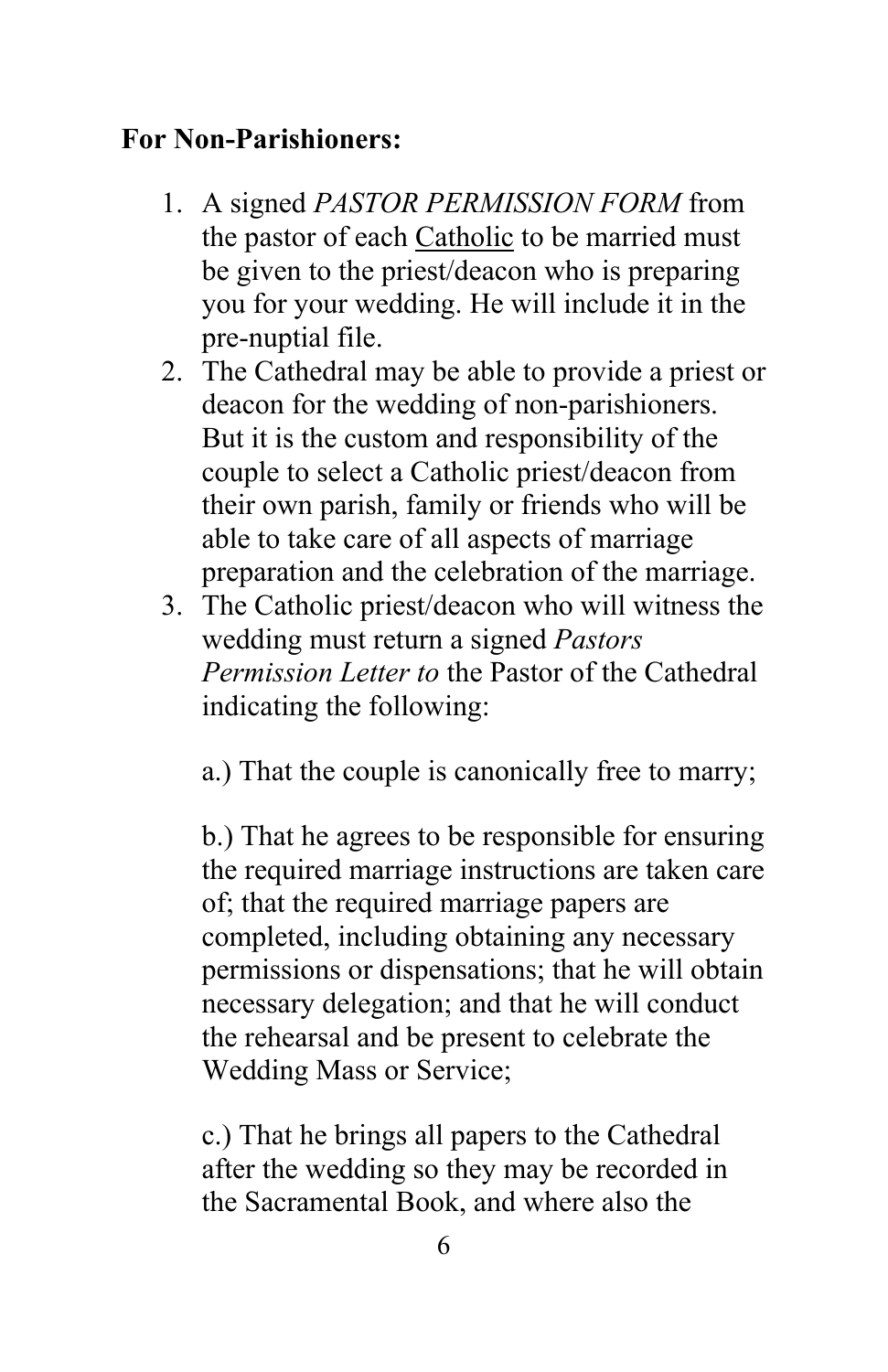notification to the Church of Baptism will be completed for him.

4. The couple agrees to a service stipend as mentioned in the *STIPEND* section of this booklet. This does not include the visiting priest's stipend.

#### **Making Selections for Your Wedding Liturgy**

The marriage ritual provides a wide variety of options and choices for the wedding liturgy, including Scripture readings, the exchange of consent, blessings, etc. These options should be discussed beforehand with the priest or deacon who is to officiate.

The use of readings which are not taken from Scripture or the use of so-called "original vows" composed by the couple is not permitted by Church law. Downloading Scripture from the Internet is not recommended, since often it brings up translations that are not officially approved for liturgical use.

The Old and New Testament readings, and the Prayer of the Faithful may be proclaimed by a lay reader (lector). Therefore, in choosing lectors, one should be mindful of the acoustics of St. Mary's Cathedral and select someone with a strong, clear voice and good enunciation**.** Anyone you select to serve as lector/cantor must be appropriately and modestly dressed.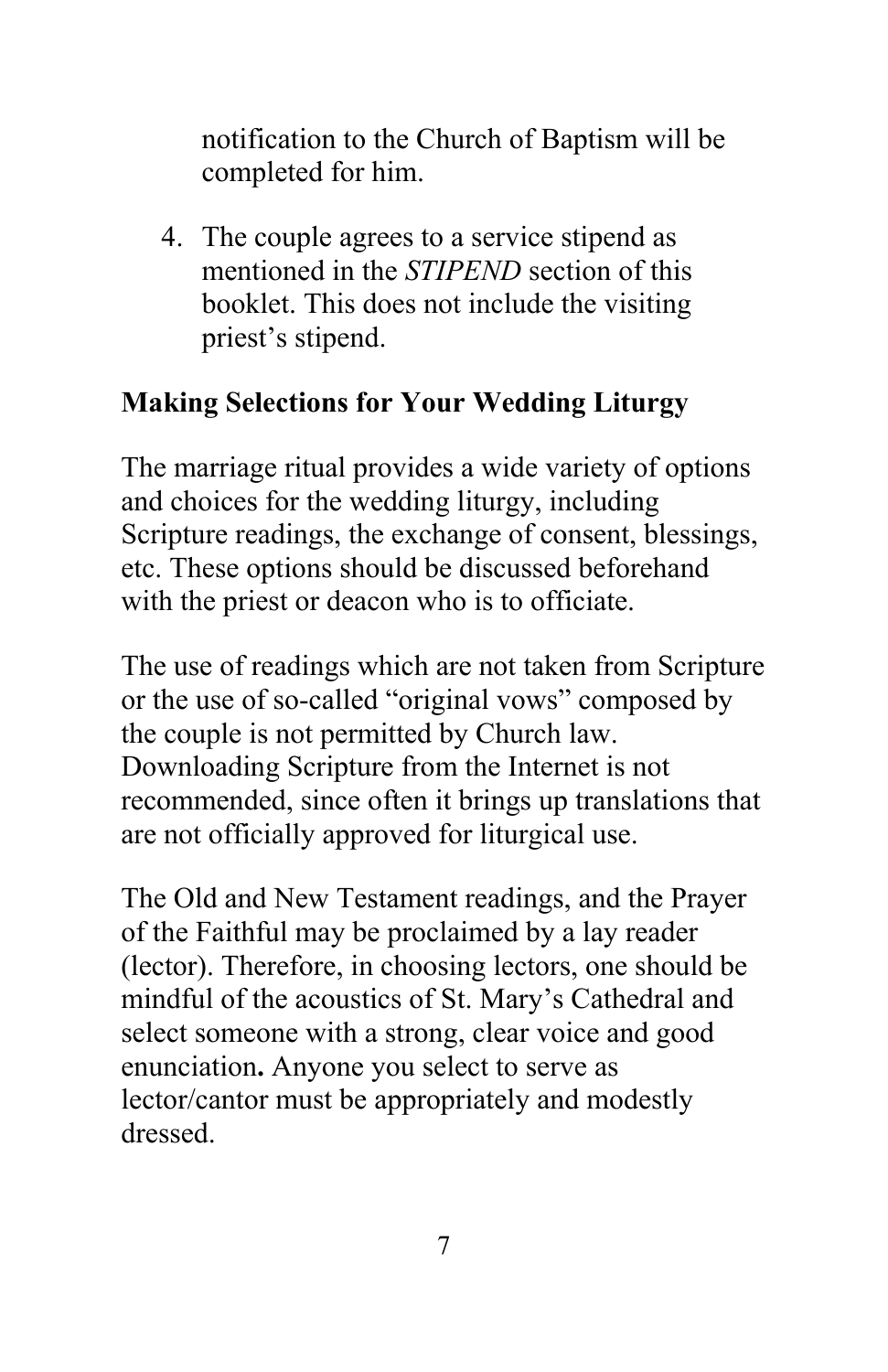Altar Servers are not required. If you have family members or friends who are altar servers, they are welcome to assist at the wedding.

If you are having a wedding with a Mass, then we generally need two or three people to assist as Extraordinary Ministers of the Eucharist. If you have family members or friends who fulfill this role in their home parish they are welcome to assist at the wedding.

**Unity Candle** (or Unity Sand, Unity Cross, etc…)

Although the use of a Unity Candle is not an official part of the Marriage Rite, one may be used. (Some couples choose to have the unity candle ceremony at their wedding reception). If one is to be used, the couple shall be responsible for providing these candles and they should be brought to the Cathedral at the time of the rehearsal. (Please note: If the couple wishes to keep their unity candle after the ceremony, they should designate someone to retrieve it before leaving the Cathedral. We are not responsible for items left behind.)

#### **Church Decorations**

St. Mary's asks that you neither move nor rearrange anything in the church without permission. No movement of altar furniture or furnishings without permission.

Nothing is to be placed on the altar except the Eucharist bread and wine. Flower decorations may be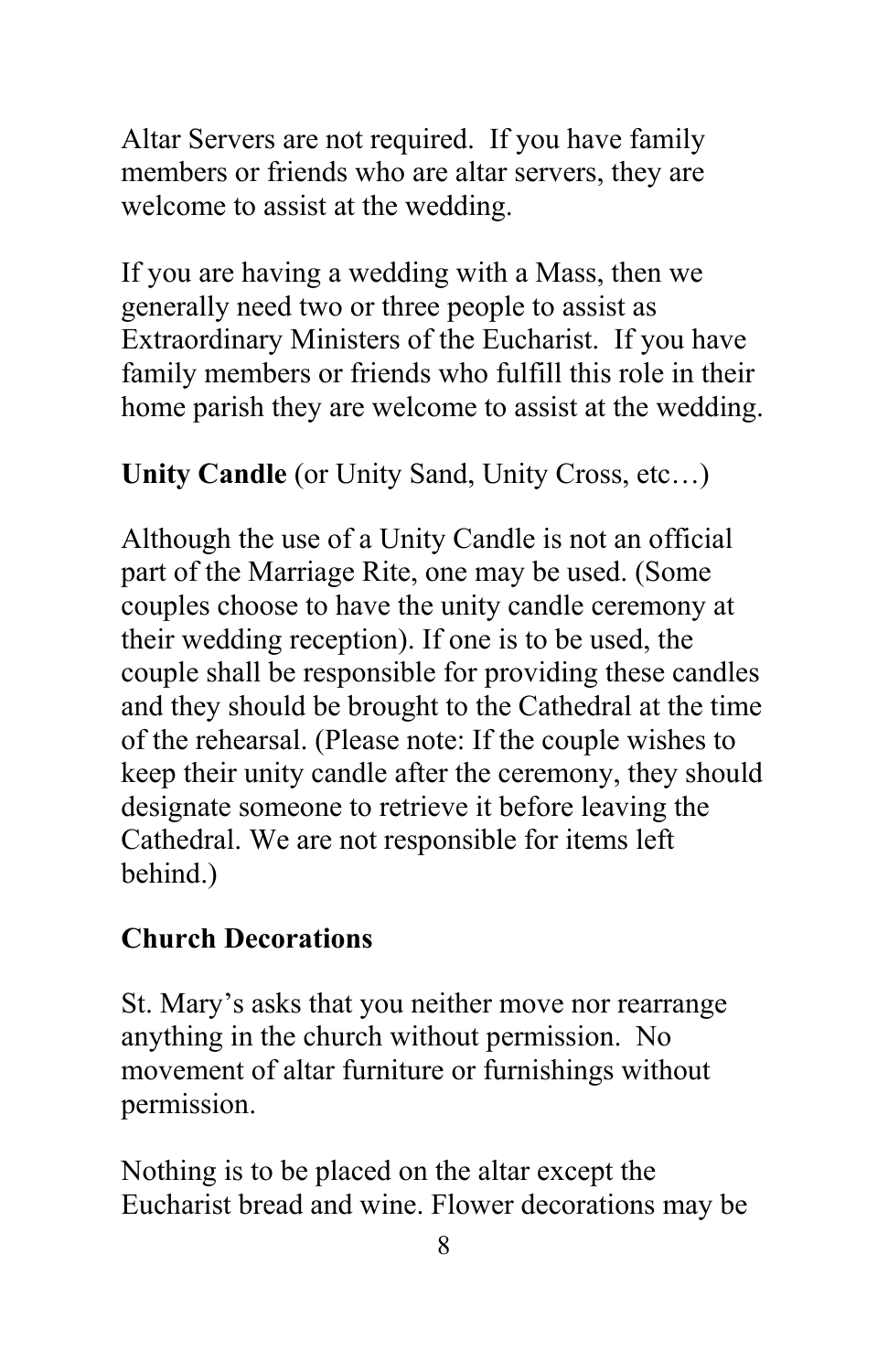placed to the side of the altar or in front of the lectern but may not extend above the altar or lectern.

Candelabras are optional. If you use them they should be placed so as not to restrict movement around the altar. Plastic runners must be utilized underneath them to protect the floors of the sanctuary. Also, processions should not be prolonged or punctuated by wagons, stroller etc.

Do not use nails, tacks or any adhesives for decoration, as they can damage the finish of the church pews. Florist's wire and fishing line work well to hold pew bows.

#### **Before, During and After the Wedding Ceremony**

In light of the clean-up efforts and time constraints, the throwing of rice, birdseed, flower petals, or anything else of that nature as well as the release of balloons, butterflies, doves etc. is not permitted.

We respectfully ask you to keep the sacred space clean and neat. All pew decorations, used programs, and flower boxes or debris must be promptly removed after the ceremony.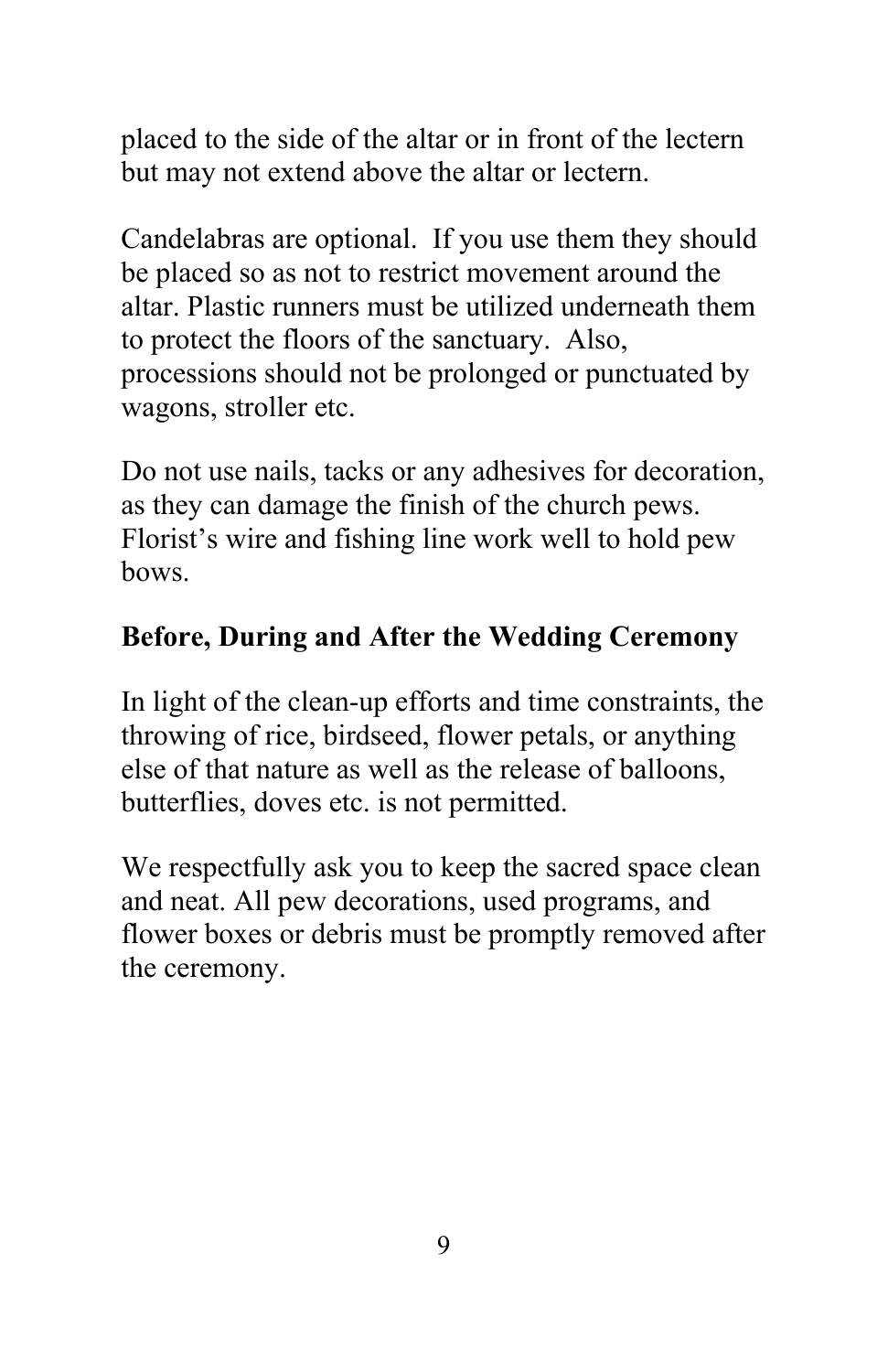## **Stipends**

## For active registered members of St. Mary's Cathedral Parish:

For active registered contributing members of the Cathedral Parish, an offering of \$200 is asked to cover any related expenses for the use of the Cathedral. This offering is deposited in the general operating fund of the Cathedral and helps cover the normal maintenance and utilities of the Cathedral building. It is also a fitting way to thank the Church for assisting you with this important sacrament. This does not include an optional honorarium for the priest/deacon.

The musician's fee is separate and can be arranged with the Music Director during your wedding music consultation. Any parishioner with an inability to pay – may speak with the priest.

#### For non-parishioners:

The couple agrees to a service stipend of \$500 which includes an offering for the use of the Cathedral, utilities and other concurred expenses. (Please note: other music-related fees such as cantors/soloists and instrumentalists must be negotiated with the Cathedral Music Director). This does not include an optional honorarium for the priest/deacon.

We ask for more from non-parishioners because our parishioners are financially supporting the Cathedral throughout the year whereas visitors do not.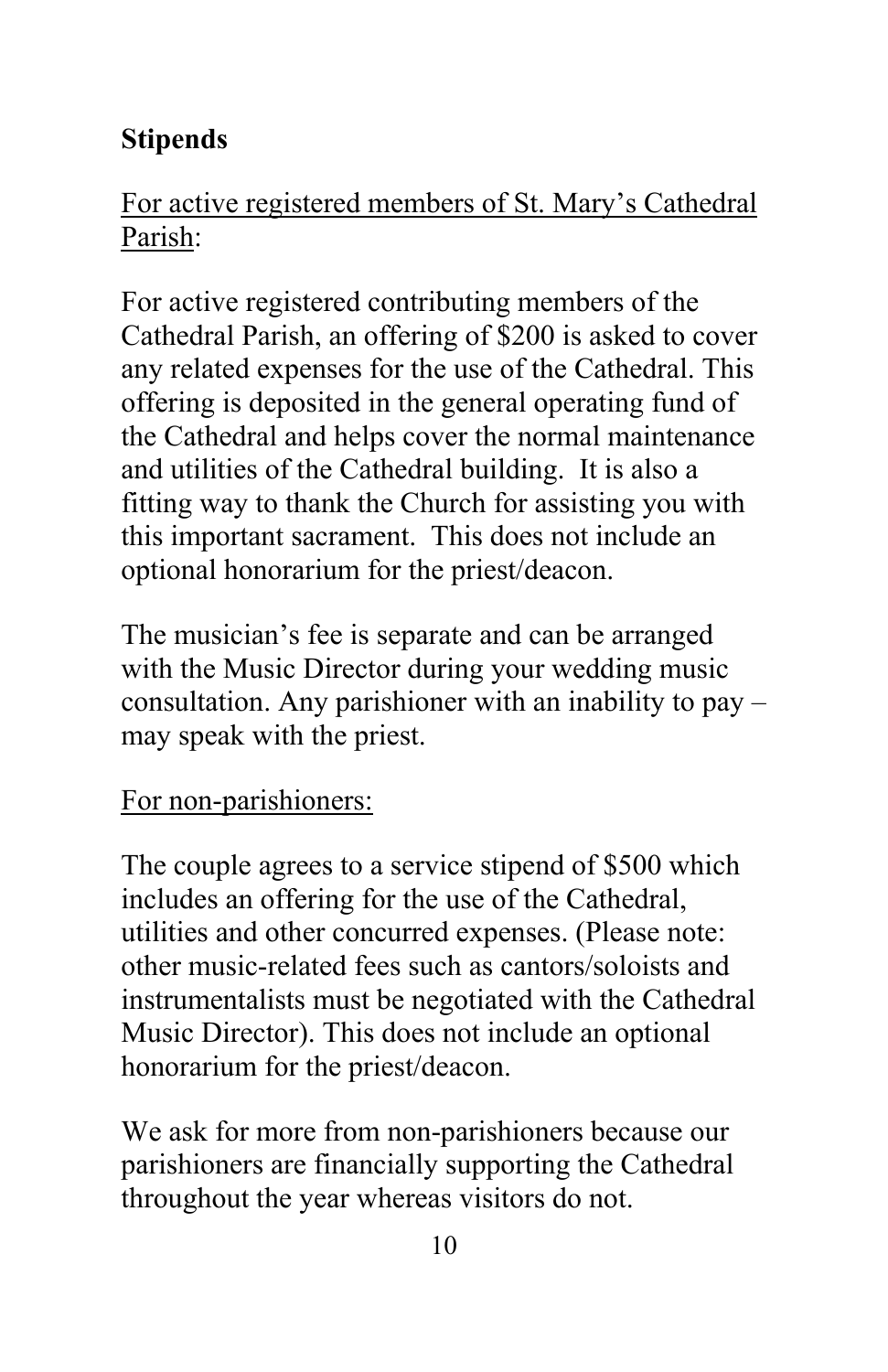## **General Information**

## **I. Dressing procedures**

For the sake of privacy, space and time, it is highly recommended that the bride and her immediate attendants arrive already fully dressed in modest attire for the wedding. A bride's room is available for your use located on the basement level of the Cathedral.

We do have a room in the basement of the church that can be used as a bridal preparation room. There is a bathroom attached. While the wedding party has the use of the Cathedral worship area from 12 noon – 3:30 p.m. – the bridal room is available any time after 8:00 am on Saturday morning. At the rehearsal the evening prior you are able to bring your wedding dress, bridesmaids dresses and decorations to store in the bridal room. At this point we do not have a room for the groomsmen other than the general restroom.

## **II. Music**

Arrangements for all aspects of the music for the wedding liturgy must be made through consultation with the Music Director at St. Mary's Cathedral Parish. To arrange a meeting with the Music Director, please contact the parish office. The Director will assist you with music selections, and discuss other possible fees for cantors or instrumentalists. A comprehensive outline of musical guidelines is available on request. It should be noted that no secular music (other than instrumentalists) will be allowed.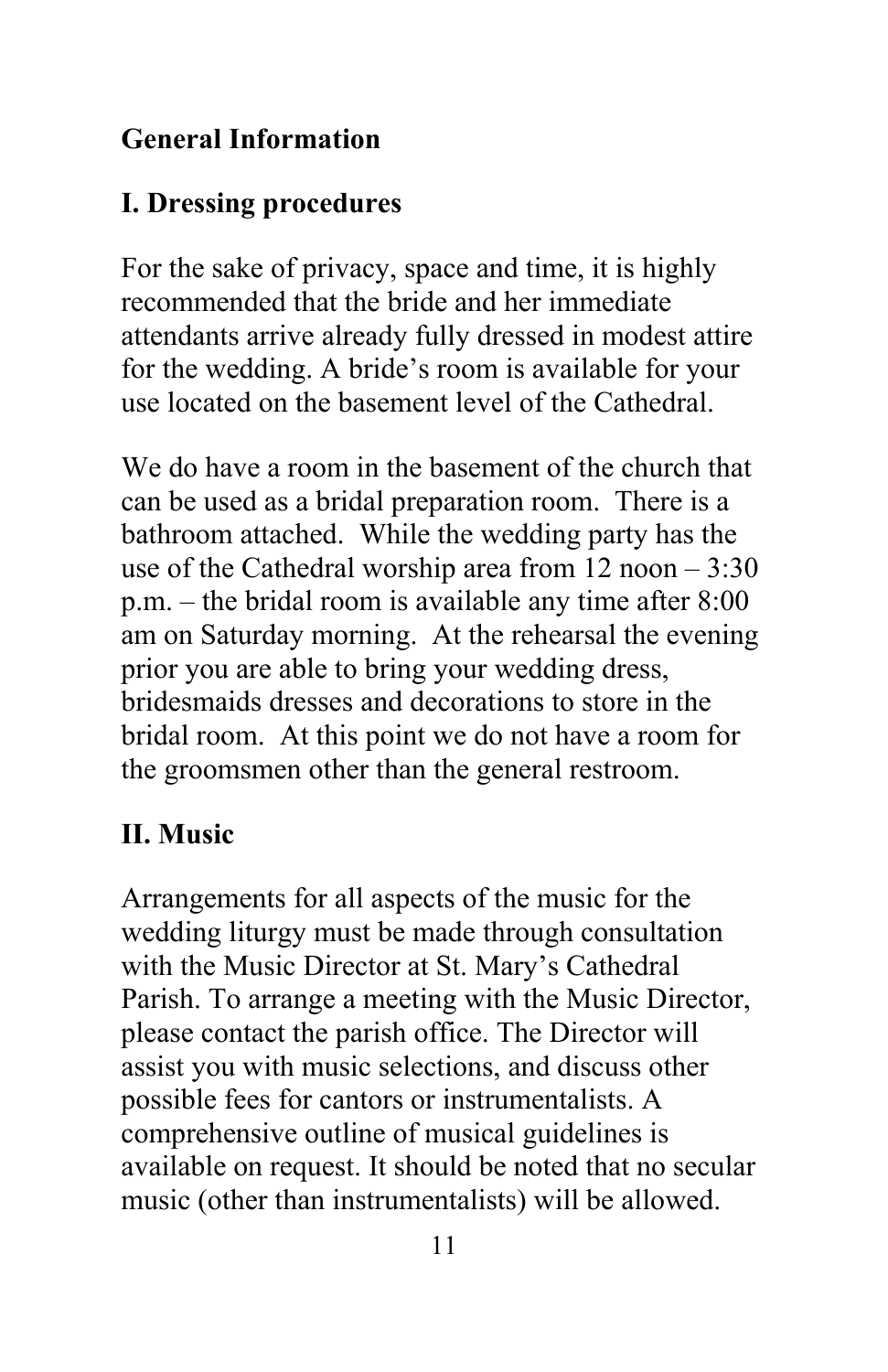Cathedral's Music Director will make all final decisions concerning music.

#### **IV. Photographers/Videographers**

Those who take still photographs or make videotapes of the wedding ceremony must be aware of the sacred nature of this event. While photographers and videographers are permitted in the Vestibule (entrance) and Nave (main body) of the Cathedral, they are not to come into the sanctuary area (i.e. – above the steps). They must be discreet and respectful in all aspects of recording this sacred event.

The prudent use of flash is not regarded as objectionable; however, the use of additional temporary lighting (e.g. portable floodlights, reflective umbrellas) constitutes a serious distraction and cannot be allowed during the service. Videographers are welcome to make use of the choir loft or the area located in front of the center sections of pews, near the first set of columns.

## **V. Programs / Worship Aids**

If you are preparing a program to be handed to your guests, it should be reviewed by the priest/deacon officiating at the wedding and/or the Cathedral Music Director before it is printed.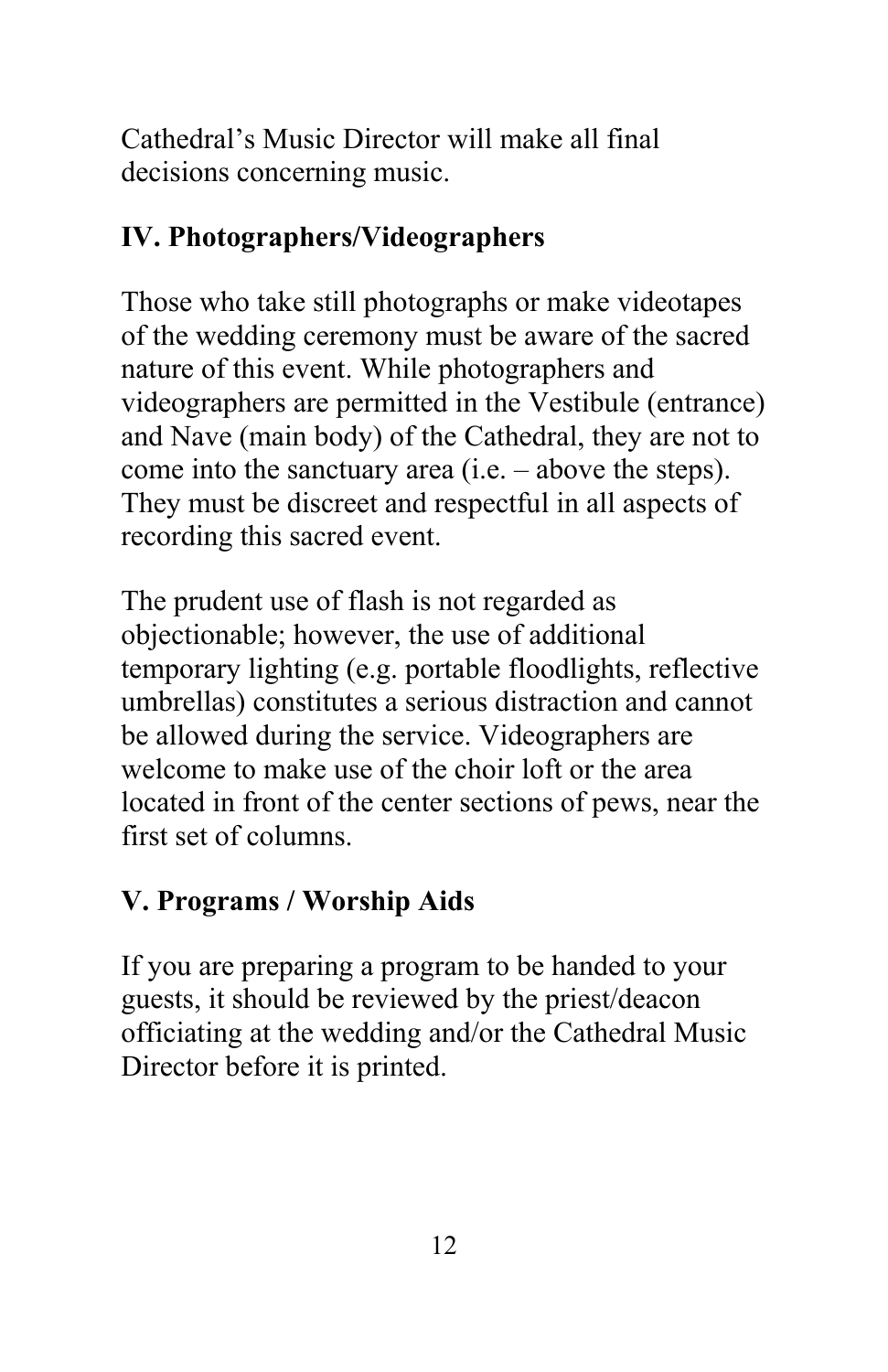## **VI. Marriage License**

The couple is responsible for obtaining a civil marriage license from the State of Nebraska as required by civil law. The marriage license should be brought to the priest/deacon who will be witnessing the marriage at the time of the rehearsal.

## **VII. Parking**

The Cathedral has very limited parking facilities. Extended use of the parking facilities, e.g. to attend the wedding reception cannot be allowed. Limos, trolleys, buses or other modes of transport should not block the driveway entrances of the Cathedral parking lot.

The physical address of St. Mary's Cathedral is: 204 S. Cedar Street, Grand Island NE.

The mailing address of St. Mary's Cathedral is: 112 S. Cedar Street Grand Island, NE, 68801

#### **VIII. Alcohol / Drug Policy**

Alcohol and drugs are prohibited in the Cathedral.

#### **IX. Proper Etiquette**

Due to the sacred nature of the Cathedral Church, please remember that no food, gum, smoking or refreshments should be brought into the worship area of the Cathedral. At any given time, the faithful